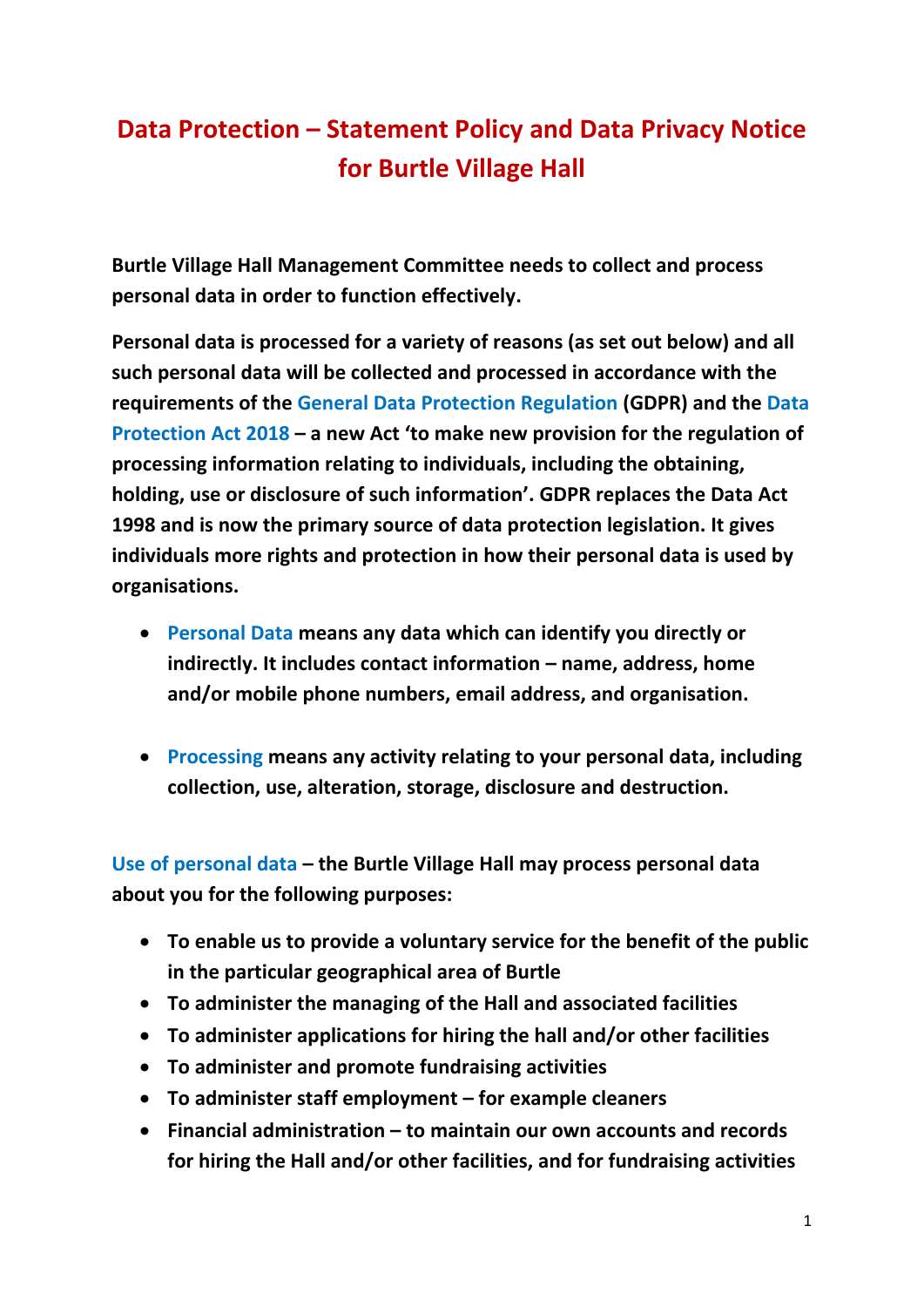- **To maintain Financial administration for external auditing of the Burtle Village Hall accounts annually**
- **To inform residents and others of news, events, activities and services taking place at the Burtle Village Hall**
- **To maintain and audit compliance with the Burtle Village Hall's Policies and legal obligations**
- **To provide analysis of non-identifiable statistical data to provide a more targeted response to improving the service to users**
- **To handle any complaints and appeals**

**Burtle Village Hall will treat your personal data as strictly confidential and will only be shared with others in order to carry out any of the purposes above. Burtle Village Hall complies with its obligations under the 'GDPR' by keeping personal data up to date, by storing and destroying it correctly, by not collecting or retaining excessive amounts of data, by protecting personal data from loss, misuse, unauthorised access and disclosure.**

**Burtle Village Hall will only hold and/or use data under the following circumstances:**

- **When the individual has given consent**
- **To take the steps necessary for the individual to enter a contract**
- **To comply with legal obligations**

**The Burtle Village Hall Management Committee does NOT share any personal data with third parties without your specific consent.**

**Where your personal data is stored - Burtle Village Hall stores your personal data on computer servers and in secure hard copy files.** 

**Burtle Village Hall limits access to your personal data - Access to this information is only by those members of the Management Hall Committee that have a legitimate need to access – for example the Treasurer for invoices and the Hall Manager for bookings, the person in charge of the Burtle 100 Club for applications and notification of winnings. Members of the Burtle Village Hall Management Committee with access to the data are required to observe the regulations and not to pass on information to a third party.**